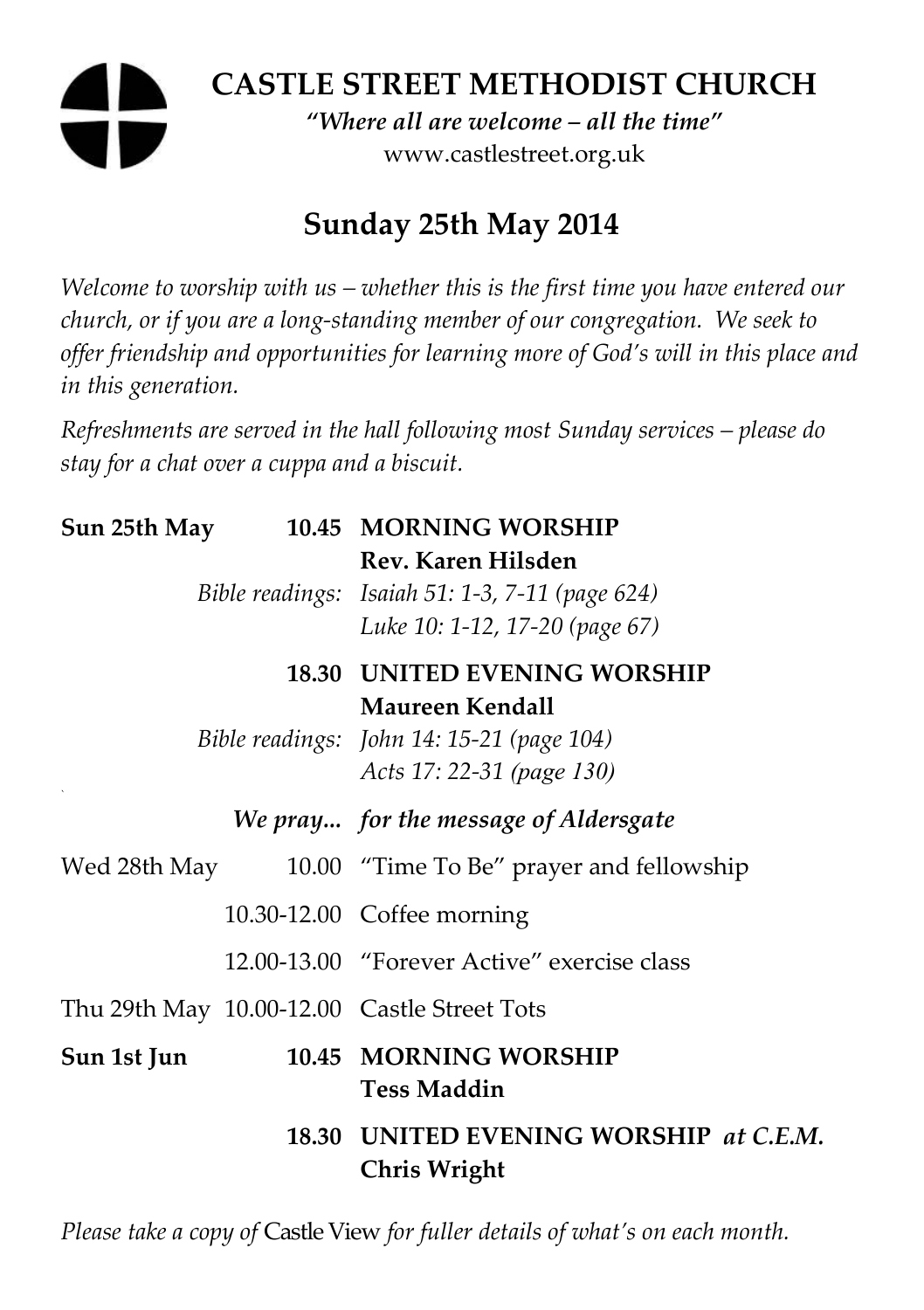#### **Pentecost Picnic**

This Church at Castle celebration of Pentecost is taking place in St. Giles' Church Garden at 1pm on Sunday 8th June. Bring and share lunch; bring friends and neighbours; celebrate with international foods and music.

+\*\*\*\*\*\*\*

#### **Quiet Day at St. Giles' – "Seeing Jesus"**

Father Eric Simmons C.R. will lead this quiet day of reflection on Saturday 31st May, between 10am and 4pm. Father Simmons is a member of the Community of the Resurrection in Mirfield, and has led three previous Quiet Days at St. Giles'.

Coffee and cookies will be served on arrival, and drinks will be available throughout the day. Lunch and tea are included in the cost, which is £18. If you would like to register please contact the Parish Office for a registration form, which can also be downloaded below from the Church at Castle website.

+\*\*\*\*\*\*\*

#### *Godspell* **at the ADC Theatre**

The Festival Players present a dramatic new working of the classic musical, *Godspell*, the inspiring show that brings contemporary relevance to the triumph of hope and joy. A heart-warming story constructed around the Parables, *Godspell* re-imagines the coming-together of the disciples in a modern-day, joyful and thought-provoking tale: a journey of hope that eventually inspires even their less easily convinced companions. Through the struggle to find unity and peace in a troubled community, the memorable music of Stephen Schwartz's original 1970s show is brought to life in a story of our times.

*Godspell* plays at the ADC Theatre Cambridge, from Thursday 29th May until Saturday 7th June, with performances starting at 7.45pm (plus a matinee at 2.30pm on Saturday 7th June); tickets cost £12 and £10 (£10 and £8 on the opening night). Bookings can be made on-line via the ADC Theatre website www.adctheatre.com/whats-on/musical/godspell.aspx, or by telephoning the box office on (01223) 300 085.